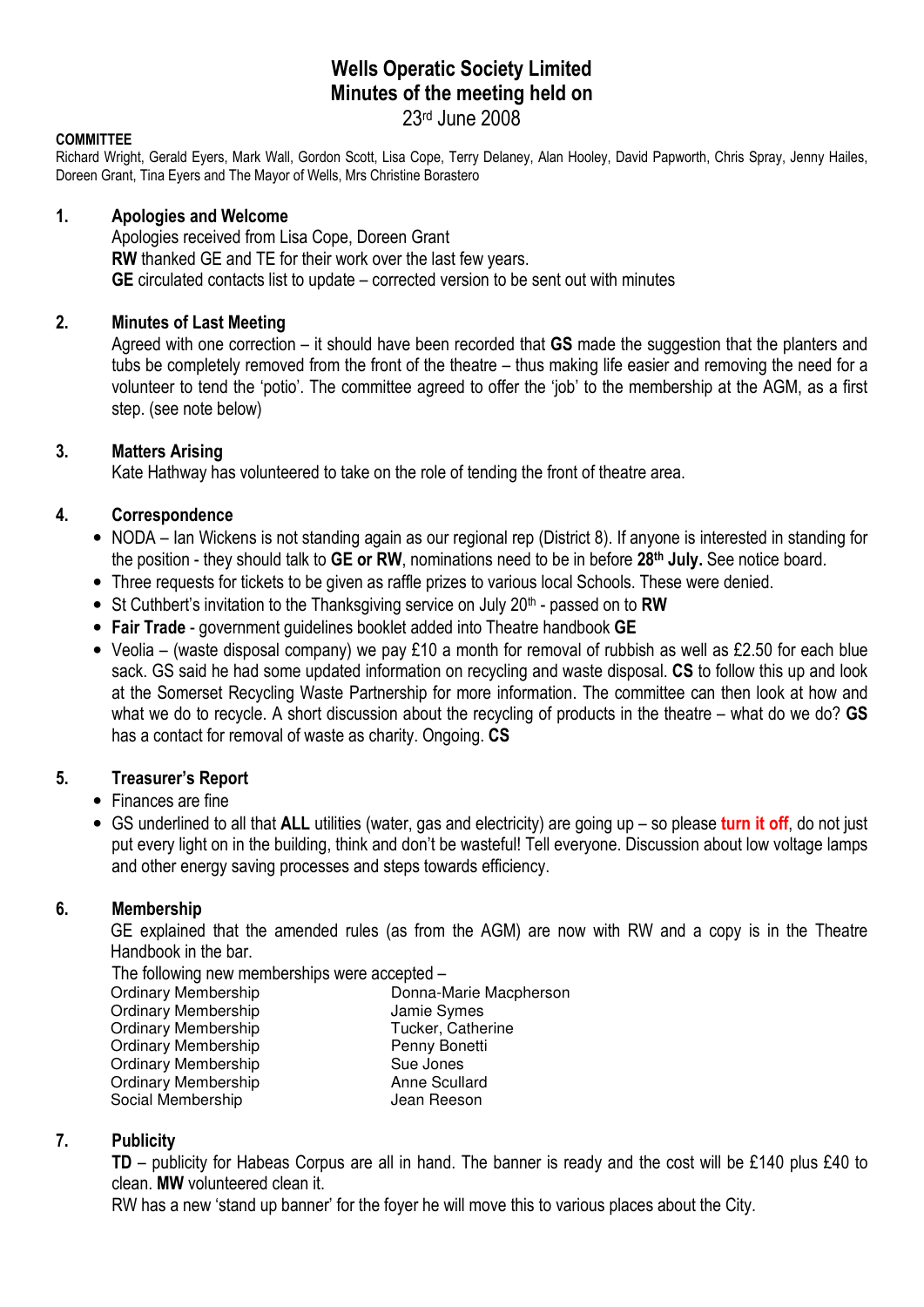## 8. Theatre Renovations

- Disabled access RW MW. The proposals with costs were discussed. It was felt that at this time a good clear up and weed was the next step. Problems with access, rubbish and intruders seem to have been better lately, and we don't want to just throw money at it. It was agreed to continue to monitor the situation. MW will do the weed clearing and then organise a good time for volunteers to clear the passage and tidy the car park.
- Foyer development. RW suggests that we put some time into this. RW to look at Community Partnership Funding. Suggestion that we bring in an 'outside agency / interior designer' to offer discussion and ideas (a fresh view). RW asked that we all email ideas and thoughts to him (copies to GE). RW will bring this together and then JH, TD, Annette Papworth and MW to meet with a 'designer' to discuss. Ideas can extend to the outside canopy and external sign, lighting, carpet (including main corridor) and box office requirements.
- PIR light outside Chamberlain Street entrance. Angelo has done this. Ask Sandy if the situation is better.
- CS will look at a replacement lamp for the front canopy and contact Angelo over replacement.
- Rifle microphones. Details as before cable and microphones and small amplifier, cost about £800 total. Discussion took place around this. CS to look at other options with Simon Blaymires. Committee decided to leave it at present and look again in the future. AH and CS ongoing.
- DP reported that the 'stage maintenance' working party had been looking at the rollers and the front tabs, with improvements, cleaning and renovations. New ropes are required. All ongoing and going well, should be completed by mid September. DP and CS have been looking at various 'fixing points' for the batons in the roof and suggested that 5 new suspension points should be added to the roof structure. This would give a better, safer and more universal arrangement for the hanging of cloths and tabs. Cost £500 agreed. DP and CS ongoing.

## 9. Production/trifold/hire

- Habeas Corpus 16-19 July 2008 Dir RW. Budget agreed. -A request for travelling expenses by Val Burbidge was denied. Tickets £8 & £6
- Jack the Ripper 10-13th Sept. 08 Dir AH. Chor Ella Upham, Lighting Graham Brown, SM DP, MD Nick Barlow. Budget discussed and agreed. Tickets £9 &£8
- When we are Married 15-18<sup>th</sup> Oct. Dir Charles Simmonds, Prod MW. Readings Monday 30 June and Monday 21st July. Auditions Sunday 27<sup>th</sup> July. Tuesday and Thursday rehearsals until 14 September and thereafter Wednesdays/Fridays. Tickets £8 & £6 Rehearsal Schedule to follow, Budget to be agreed
- Sleeping Beauty 13-20<sup>th</sup> Dec 08 Dir Gill Kerton, Choreography TE, Child Choreography Sarah Neale, SM - CS, Lights- Graham Brown, MD - Russell Collins. - GK came to the meeting and presented her budget. This was discussed and agreed. Ticket prices at £8, £7 and £6 Rehearsal Schedule to follow
- My Fair Lady 20-25<sup>th</sup> April 2009 Dir -Lois Harbinson, Prod GS, MD Sheila Ross, lighting Simon Blaymires, SM - DP. Wednesdays & Friday with some Mon and Weekends as required. Rehearsal Schedule to follow - Tickets £10 & £9 Budget to be agreed
- Seussical the Musical 4<sup>th</sup>-6<sup>th</sup> June 2009 'Youth Theatre production' 7 -18yrs, as a Little Theatre production. Dir & Chor - Sarah Neale MD - Russell Collins Rehearsal Schedule to follow (Sundays and Tues. or Thurs.) Starts in Jan 09. There should always be enough adults present ask for check details from SN no bar during reh. Tickets £9 & £7 Budget to be agreed
- Play  $15<sup>th</sup> 18<sup>th</sup>$  July 2009. Anyone interested should contact the committee.
- Musical 9<sup>th</sup>-12<sup>th</sup> Sept 2009 by Ken Edmonds title & rehearsal schedule to follow. Budget to be agreed Tickets £10 & £6?
- Play 21<sup>st</sup> -24<sup>th</sup> Oct 2009. Anyone interested should contact the committee.
- Panto 12<sup>th</sup>-19<sup>th</sup> Dec 2009 Dir Chris Briton, title to follow Pos Treasure Island (aka A Vast Behind) Vicky, Katie and Chris are writing, Choreography – Sarah Neale, need SM and MD, title & rehearsal schedule to follow. Budget to set. Tickets £9 & £8
- Sept 2010 Little Lights up part 2? A One Act Play could be second half at another time. the

## 10. Training

• NODA Bicton weekend –TE. There is quite a lot of interest – 10 members are going for the full weekend with two others for the Saturday course. Total cost £105 is for the weekend, singing and acting course. £25 for the Saturday. As in the past the committee agreed to financially support those members who would like to go. It